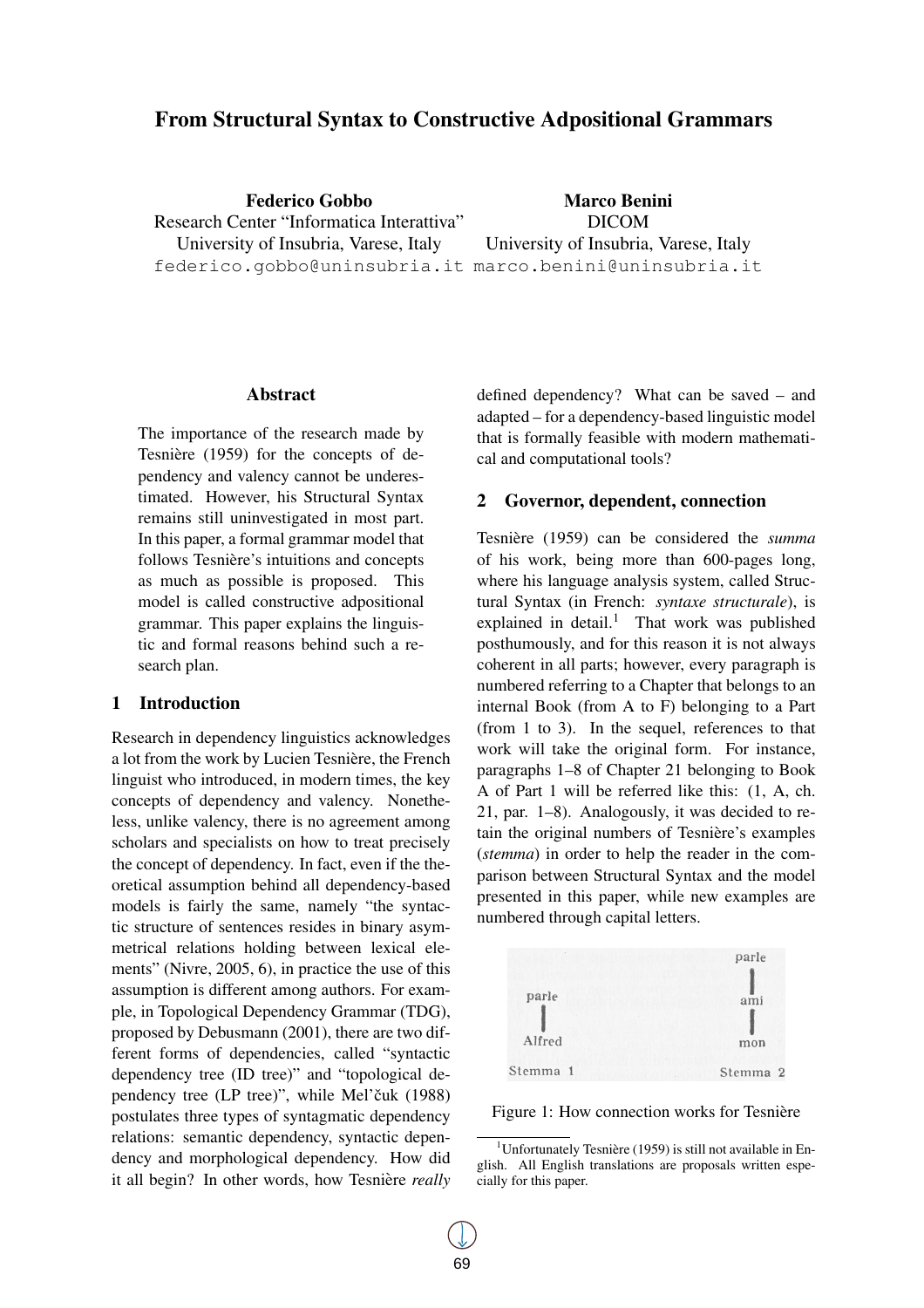In  $(1, A, ch. 1, 4-12)$  the notion of connection (*connexion*) is presented. In Figure 1 the first examples of Tesnière (1959) are shown: in *Alfred parle* ('Alfred speaks'), the verb *parle* is the governor (*régissant*), the noun *Alfred* being the dependent (élément subordonné). Their relation, "indicated by nothing"  $(1, A, ch. 1, 4)$  is their connection. Connections can be recursive, as in example 2 *mon ami parle* ('my friend speaks'): governors are put above, dependents are put thereunder. It is interesting to note that Tesnière did not use the word 'dependency' (*dependance*) but 'connection'. This choice becomes clear when the dichotomy 'structural *vs*. semantic influence' is introduced (1, A, ch. 2, 3).



Figure 2: Structural and semantic influence

Figure 2 shows that two connections between the elements of *petits ruisseaux* ('little streams') are possible: either the governor *ruisseaux* structurally influences the dependent *petits*, or the dependent semantically influences the governor – i.e., by grammaticalization, e.g. in the proverb *Les petits ruisseaux font les grandes rivières, 'tall oaks* from little acorn grow', literally, "little streams form big rivers". Here, it seems that the French linguist wants to give the apart status of dependency only to semantically influenced connections. Unfortunately, this crucial point is never mentioned anymore throughout the book (more than 600 pages); in fact, only generic, underspecified connections are actually used.

In sum, Tesnièrian Structural Syntax shows a triple in order to describe the connection between two linguistic elements: governor, dependent, connection. Moreover, it is admittable that connections can be generic, structurally or semantically influenced. The depicting of this triple through unary trees – called *representation stem- ´ matique*, let it be 'structural syntactic trees' hereafter – made by the author seems not to be the best way to describe such a structure, under a formal point of view. For this reason, the model proposed here makes use of a special form of binary trees,

called 'adpositional trees', in brief *adtrees*.



Figure 3: How connection is reinterpeted

Figure 3 shows the reinterpretation of example 2 in terms of adtrees instead of structural styntactic trees, where all structural elements become far more evident. Governors (indicated by G) are put on the right leaf of the binary trees, while dependents (indicated by D) are put on the left ones. The third element of the triple, is put as a "hook" under the root of the tree, (indicated by F, for 'final'). What Tesnière conceived as the connection, can be represented as *adposition*. In fact, in many languages of the world what gives the final character (F) to the connection is a preposition, a postposition or another form of adposition: this fact gives the same dignity to morphology and syntax, unlike Tesnière's tenet (see section 3 below). In the case of example 2, as the connections between *mon ami* and *parle* and *mon* and *ami* are morphologically unmarked, i.e., they are syntactic adpositions, epsilons  $(\epsilon)$  are put accordingly (figure 3). The influences behind connections are left underspecified through left-right arrows  $(\leftrightarrow)$ .



Figure 4: Information hiding explained

The main linguistic difference between the proposed structure, using adpositional trees, which are binary, and Tesnierian structural syntactic ` trees, which are unary, is the following: from the point of view of the verbal governor *parle*, the dependent is the whole tree depicting *mon ami* (Figure 4). On the contrary, in Structural Syntax, apparently only *ami* is dependent of *parle* (figure 1 right). Furthermore, the small triangle  $(\triangle)$  indi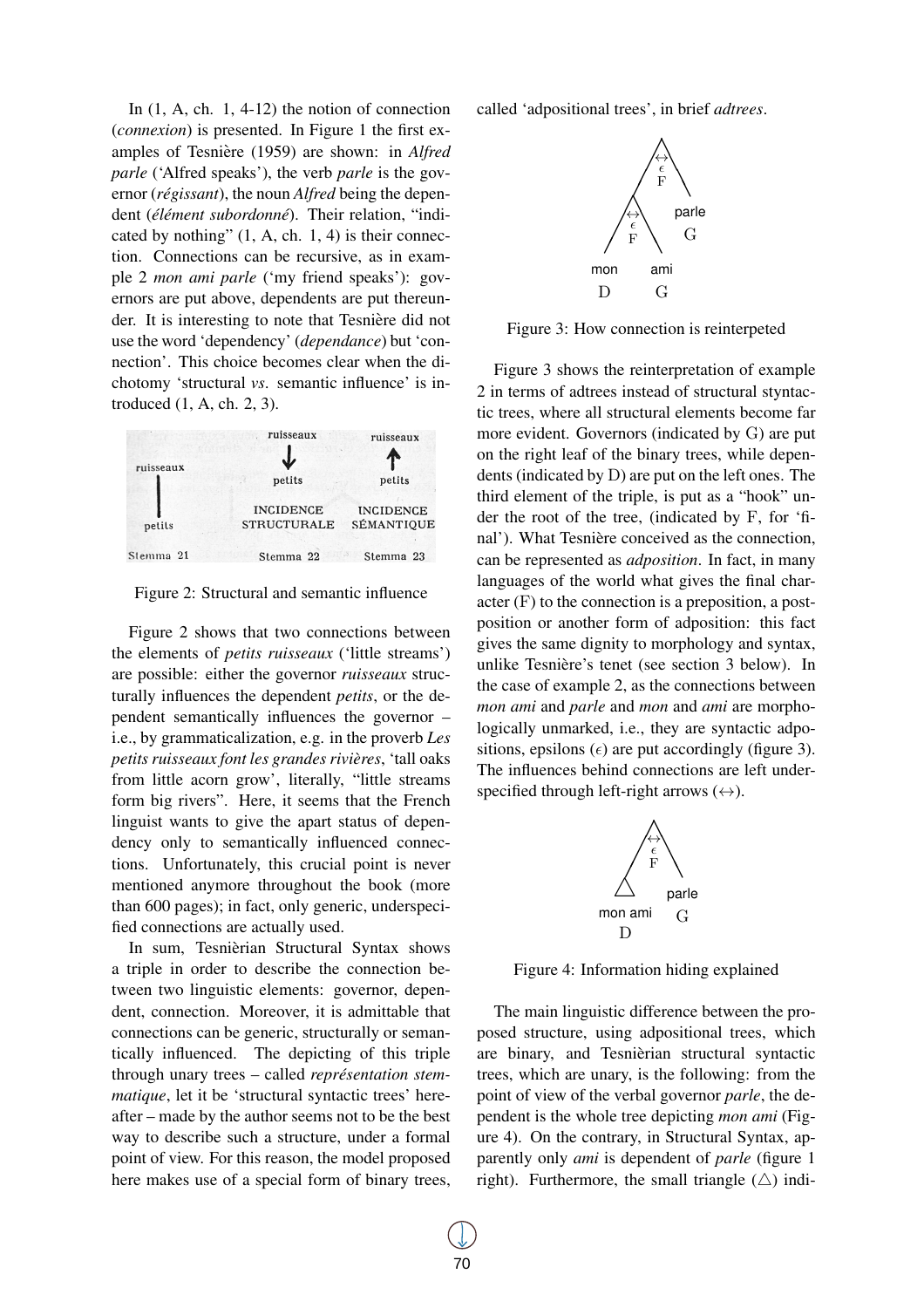cates that a binary tree was "packed" in order to increase human legibility: however, no information was lost, but only *hidden* – i.e., it is always possible to get that information explicit. No such possibility is present in Tesnière (1959). However, a single example of something similar to information hiding is provided, when dealing with grammaticalization (1, A, ch. 29, par. 21).



Figure 5: Grammaticalization example

Figure 5 shows how the Latin syntactic expression *bona mente* ('with a good mind') became in French *bonne-ment* ('quite simply') for grammaticalization.<sup>2</sup>

This example lead to the goal of providing a coherent treatment in terms of binary trees of all features explained in Structural Syntax – and consequently, in terms of the underlying formal model, as explained below. In fact, one of the great problems in Tesnière (1959) is that the examples (*stemma*) are illustrated in different ways throughout the work, where some information got lost during the way, and other introduced – for instance, connection influence, as presented above, got completely lost.

The explicitation of the triple 'governor, dependent, connection' let the structure to be illustrated with the recursively use of adtrees – partially hidden when needed – retrieving Tesniere's structural ` information whenever possible.

#### 3 Word classes and syntactic functions

Tesnière (1959) quite early introduces a set of symbols which "express the deep nature [of structure] without keeping the accidental contingencies" (A, ch. 33, par. 1). For Tesnière, morphology is the "shallow facet" while syntax is the "essential facet" of structure, i.e., Humboltian *Innere Sprachform* – in modern terms, deep structure (1, A, ch. 12, note 1). This emphasis on syntax is a severe limit, perhaps a cultural heritage of the times when the French linguist lived, where so much importance was given to morphology, almost neglecting syntax. However, now times changed, and it is possible to express both syntactic and morphological information in the same binary tree structure (although, from a formal and computational point of view, syntax and morphology still may be kept separate for practical reasons). In other words, the model proposed here aims to extends Structural Syntax in order to comprehend morphologic phenomena. As it considers morphosyntax as a whole, and it has adpositions (interpreted as morphosyntactic connectors) as the central concept, it was called 'Constructive Adpositional Grammars' – the term 'constructive' will be explained in section 6 below, devoted to the formal model.



Figure 6: Tesnierian classes and functions at work

Figure 6 shows the instantiated example 43 and its abstract syntactic tree (example 44, i.e. *stemma virtuel*).

## (43) votre jeune cousine chante delicieusement ´ 'your young cousin sing lovely'

Tesnière individuates four 'word classes' (clas*ses de mots*) as generally and cross-linguistically valid. Their markers, which indicate their respective 'syntactic functions' (*fonctions syntactiques*), are the following:

- $I =$  verbants (presence of predication),
- $O =$  statives (expressions of reference),
- $E =$  circumstantials (modifiers of verbants),
- $A =$ adjunctives (modifiers of statives).

There is general agreement among linguists that the presence of expression of reference (i.e., "things") and the presence of predication (i.e., "events") are conceptual archetypes, i.e., alwaysvalid universals of language (Langacker, 1987; Tomasello, 2003, for example).

Within the Standard Average European sprachbund, verbants (I) include verbs and interjections, while statives (O) include common and proper nouns, personal pronouns. Normally verbants and

 ${}^{2}$ Grammaticalization is, roughly speaking, the 'paradox of change' (Coseriu) for which yesterday's morphology becomes today's syntax, and vice versa, paraphrasing Givón.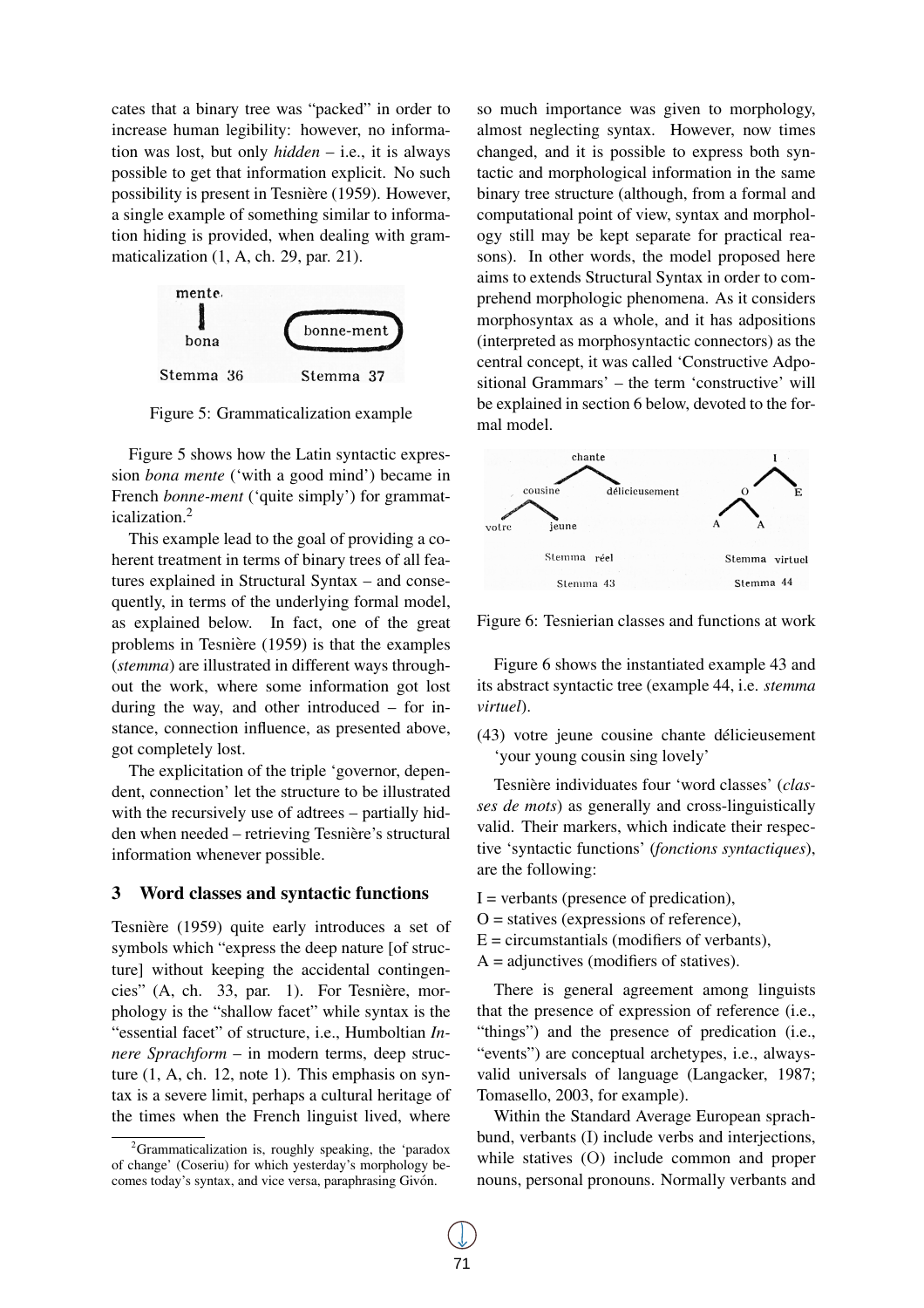statives are the governors of their respective structural trees, while their modifiers play the role of dependents. Let adjuntives (A) be the modifiers of statives, including adjectives, determiners, possessive pronouns. Finally, let circumstantials (E) be the modifiers of verbants, e.g., in English, adverbs and adverbials. Figure 6 (right) shows that both modifiers (A and E) are dependents, respectively of the stative (O) *cousine* and the verbant (E) *chante*, and in fact they are put below in the Tesnièrian abstract syntactic tree.

Tesnière (1959) explains that the choice of the vowels is a borrowing from the planned language Esperanto, used as a "mnemonic tool" (1, A, ch. 33, par. 1). While the original Tesnierian vowels are retained here for adherence with the original, in order to help the reader in the comparison of the two models, their original names, like "substantives" or "verbs", were not adopted in Constructive Adpositional Grammars, being too closely related to the grammar tradition belonging to the Standard Average European sprachbund (Haspelmath, 2001). However, it is worth noticing that Tesnière (1959) gives examples in many different languages through the book, e.g. French, German, Latin, Russian, Greek, but also Coptic, Chinese, Samoan, Turc, Tatar, Votiak, in order to show how Structural Syntax is valid across sprachbunds.

In a completely independent way, Whorf (1945) addressed the problem of grammar categorization out of Standard Average European, with results similar to Tesnière's. Since Whorf's names are valid across typologically distant sprachbunds, they were adopted here, with some adaptation.

The main difference between the two authors is the concept of selective and collocational lexemes introduced by Whorf (1945). He noticed that in every language some lexemes he calls selective have their proper grammar category carved inside, as in the English adjunctive (A) *honest*. No collocation can turn the grammar category of the selective adjunctive, but only morphology, e.g., *honesty*, in order to obtain a stative (O), or *honest-ly*, in order to obtain a circumstantial (E).

By contrast, collocational lexemes are defined only if put into the syntagmatic axis: in isolation, we can have cues about their most probable function, but we cannot be certain. For instance, the English lexeme *walk* is probably a verbant (I), as in the phrase *I walk in the park*. Nonetheless, it can also be a stative (O), as in *Let's have a walk* or even an adjunctive (A), as in *walking distance*.

For this reasons, within Constructive Adpositional Grammars instead of 'word classes' it is preferred to say 'grammar characters', as the characters are can be applied or not to morphemes following the adtree where they are collocated, while selective lexemes are retained as a special case.

### 4 Adpositional trees and valency



Figure 7: Reinterpretation of examples 43-44

Adtrees retain all the features of Tesnière's model in a single, unique representation, as shown in the adtree of examples 43-44 (figure 7).

First, both the concrete and abstract syntactic trees (*i.e., stemma réel* and *virtuel*) are represented together. Moreover, the verbant *chante* and the stative *cousine* are the governors of their respective adtrees, as expected from example 44. The reader is invited to note that the final grammar character of the stative group *votre jeune cousine* is indicated by the syntactic adpositions  $(\epsilon)$ ; analogously, the stative-verbant connection is syntactic as well. On the contrary, the adverb *délicieusement* is obtained by the application of the suffix *-ment* which act as an adposition, imposing the circumstantial grammar character E to the adjective *delicieuse ´* . The dependent branch in this case is left underspecified (D), while structurally it is blocked  $(\Box)$ , i.e., it cannot be furtherly expanded by the application of other morphemes. This adtree shows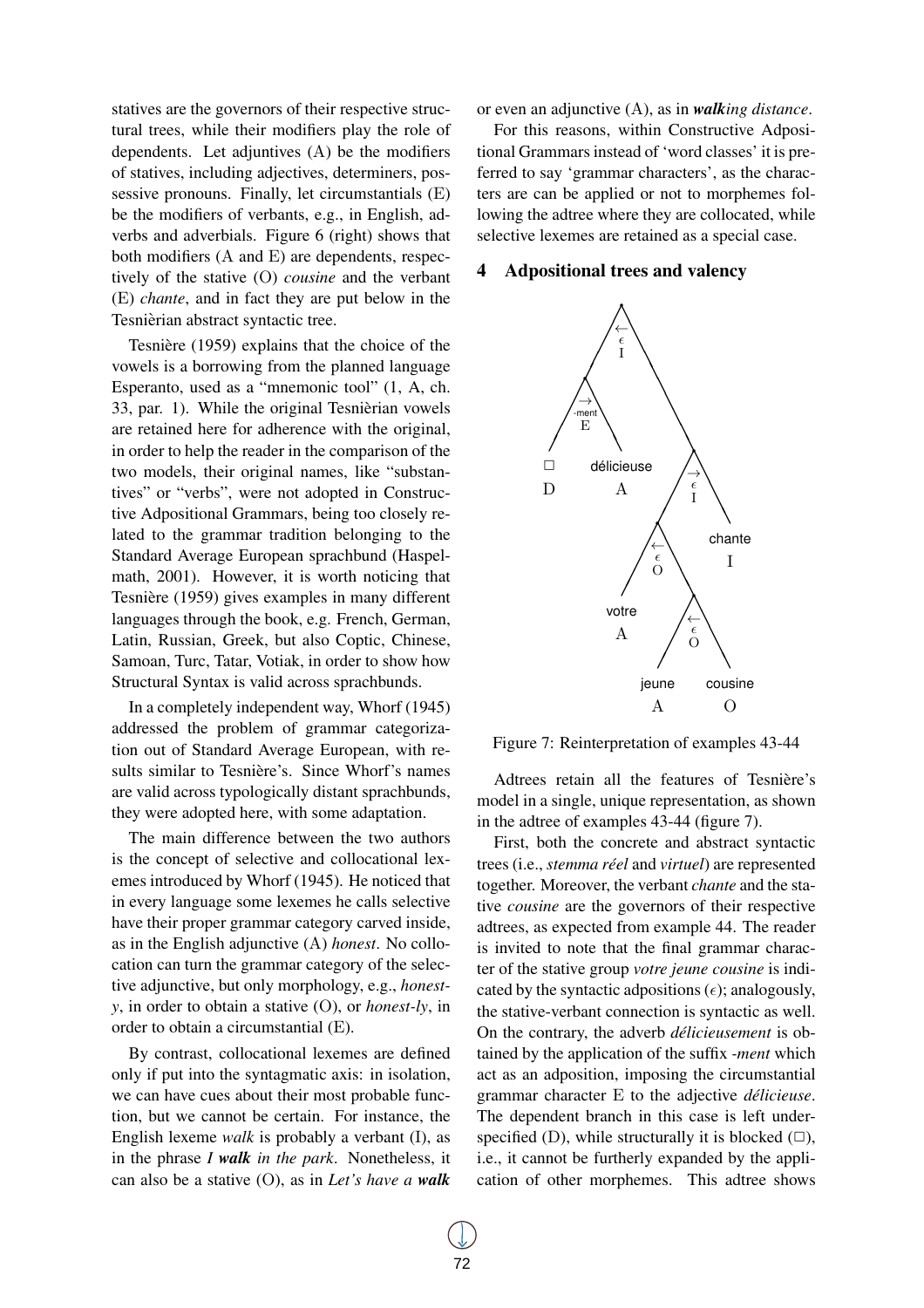how syntactic and morphological connections are treated in the same way. Finally, unlike structural syntactic trees, the trajectories of information prominence are rendered explicitly in the adtree of examples 43-44 (figure 7).

### 4.1 Trajectories of information prominence

The Tesnièrian dichotomy 'structural vs. semantic' influence was the source of one of the core features of Constructive Adpositional Grammars. Typological research on ergativeness has shown that a good grammar theory "would have to recognise that there are three basic syntactic-semantic primitives (A, S and O) rather than just two 'subject' and 'object'– however these are defined" (Dixon, 1994, 236). The arrows proposed by Tesnière (1959) are a cue for the solution of this problem. Within a stative-verbant connection, if the stative actively "does" the action, then the stative will be the most prominent element of the pair: in the terms proposed by Langacker (1987), the stative (O) will be the trajector (tm) while the verbant (I) will be the landmark (lm). Therefore, the trajectory of information prominence will be left-right  $(\rightarrow)$ . In other words, the stative, being the dependent, is prominent (tr), and hence the connection will be a *dependency* ('semantic influence', according to Tesnière). Conversely, if the action marked by the verbant (I) "happens" to the stative (O), then the verbant will be trajector (tr) and the stative landmark (lm): the trajectory will be rightleft  $(\leftarrow)$  accordingly. As the verbant is the governor, the connection will be a *government* ('structural influence', according to Tesnière). Therefore, the word 'dependency' assumes a very technical and precise meaning within the adpositional paradigm. It is important to note that what stated for the stative-verbant connection is valid for every grammar character connection, as exemplified in figure 7.



Figure 8: Adtree of *John broke the vase*

The adtree of *John broke the vase* is a good

example of how trajectory of information prominence is treated within the adpositional paradigm. Let assume that our world model is standard, i.e., vases are inanimated objects, without will or beliefs, and John is a man.  $3$  While John can have broken the vase by accident (government,  $\leftarrow$ ) or willingly (dependency,  $\rightarrow$ ), the vase for sure happened to be broken, from its point of view, and hence its connection is a government  $($ ←).



Figure 9: Adtree of *the vase broke*

Trajectory of information prominence explains why some "subjects" are statives in dependency  $-\overline{O_1}$ , 'A' for Dixon (1994) – while others are in government, i.e.  $\overline{O_1}$ , 'S' for Dixon (1994). In fact, the adtree of *the vase broke* (figure 8) can be considered a reduced or *transferred* adtree of *John broke the vase* (figure 9), where the subject (either in government or dependency, i.e., generically  $O_1$ ) got lost. Before to deal with the concept of transference, which is derived from the Tesnierian *translation* – explained in Part 3 of Tesnière  $(1959)$  – it is necessary to explain how valency is treated within the model proposed here.

### 4.2 The treatment of valency

The introduction of valency by Tesnière (1959) is one of the most successful part of his Structural Syntax, as it was adopted in most dependencybased frameworks in its fundamental traits:

one could indeed compare the verb to a kind of crossed atom, which can attract a number more or less high of actants, in proportion to the number more or less high of hooks needed to maintain the respective dependencies (2, D, ch. 97, par. 3).

The concepts of valency and actants, i.e., how many statives are needed to saturate the valency

<sup>&</sup>lt;sup>3</sup>Constructive Adpositional Grammars are agnostic in respect of world models.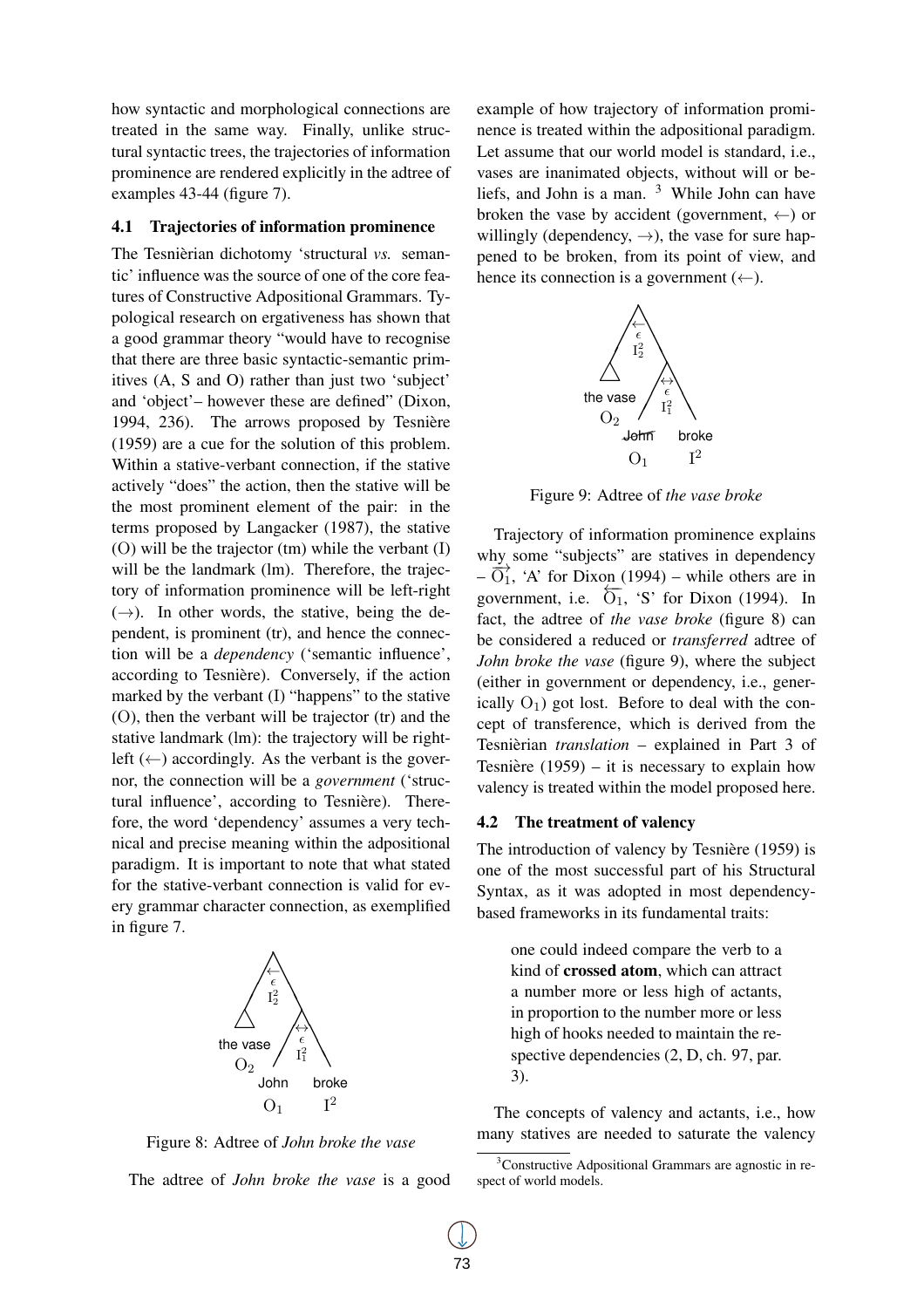value, are taken as such in Constructive Adpositional Grammars.



Figure 10: Examples of trivalent verbs

Figure 10 shows how Tesnière sometimes indicates the numbers of the actants saturating the valency value, in case of a trivalent verb. The examples are in Latin and in German, where an English equivalent can be *Alfred gave the book to Charles*.



Figure 11: Adtree of example 115

Figure 11 shows the adtree of example 115 in Latin. In Constructive Adpositional Grammars, the verbant is the governor of the phrasal adtree (with 'phrase' meaning a tree governed by a uniquely identified verbant). If the verbant is a trivalent verb, as in example 115, three actants (i.e.,  $O_1$ ,  $O_2$ ,  $O_3$ ) are provided to saturate the valency value, along with their respective adtrees. The superscript number of the verbant indicates the absolute valency value  $-$  e.g.,  $I^2$  for a bivalent verb. The subscript number of the verbant indicates the degree of saturation in that point of the adtree, while the subscript of the actant indicates the actant number, following Tesnière's usage (figure 10). Example 115 shows that Latin substantive finals act as adpositions of the stative-verbant connection, with an indication of information prominence: *Aulus* ('Alfred') performes the giving (*dat*) and hence it is in dependency  $(\rightarrow)$ , while the giving happens both to *Caio* ('Carl'), being the beneficiary, and *librum* ('the book'), i.e., the actual object which was given, are both in government





Figure 12: Adtree of example 116

Sometimes adpositions are marked through sememes, i.e., structural well-defined traits within a given language, even if the morph – the explicit morphemic signifier – is absent. For instance, example 116 shows that in German the case markers, like DATIVE, are not morphologically marked in the stative-verbant connection, but still well present in every German speaker's competence. In these cases, sememes can be written explicitly instead of epsilons, for clarity, if there is no possible ambiguity.



Figure 13: Detail of example 116

The detail of the adtree hidden under the third actant *dem Karl* (figure 13) shows that the sememe DATIVE is an additional trait under the adjunctive grammar character. Moreover, the adtree clarifies that there is a number agreement requirement, indicated by the sememe SINGULAR, between the stative *Karl* and the adjunctive *dem*, in order to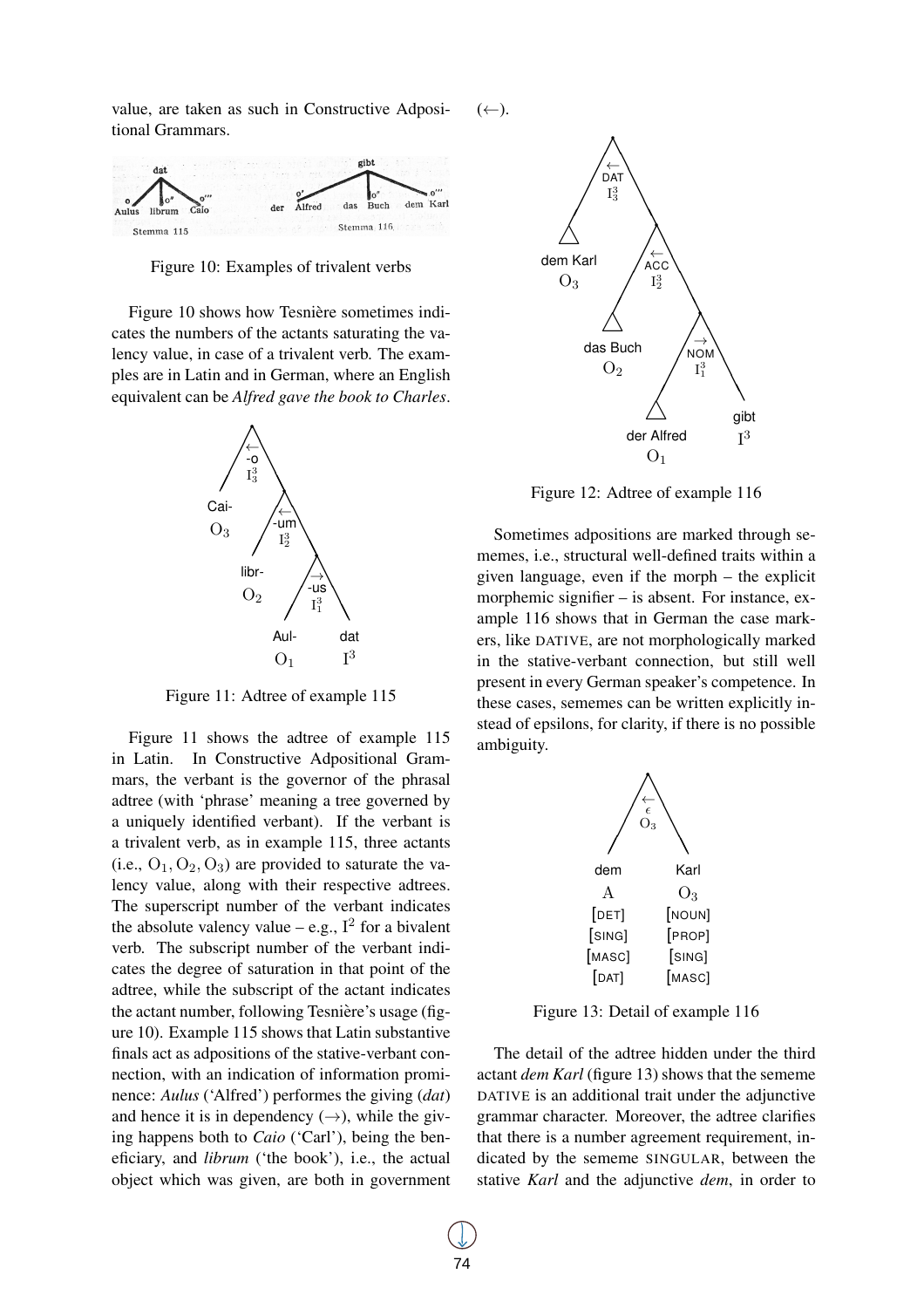get everything work under a grammatical point of view. No such level of detail is present in Structural Syntax, most probably because Tesnière was not interested in such a direction. However, it is important that such level of detail is possible within the model here proposed if needed, e.g. for language learning purposes.

# 5 Transference

Every language – regardless of its sprachbund – has a class apart within its morphemes devoted to convey the most part of semantics, called lexemes. In fact, while the concept of 'word' is central only in the grammar traditions of the Standard Average European, the distinction of lexemes within a language's morpheme set is valid in general. For example, in Japanese non-lexemes are written in *kana* (syllabic script), while lexemes are written in *kanji* (Chinese logographic characters).

Lexemes are morphemes devoted to represent the relation between the language and the nonlinguistic world, with a particular attention to reference. In structural syntactic trees, they are put above, being the governors, and similarly in the adpositional paradigm they are put in the rightmost leaves of their respective adtrees.

Tesnière (1959) noted that the most part of the non-lexical morphemes have the function of "turning" the grammar character of the lexemes they are applied to (3, A, ch. 161, par. 6).

```
(290) un exemple frapp-ant (I > A)'a strik-ing example'
(292) liber Petr-i (O > A)
```
'Peter's book'

The French suffix *-ant* (in 290) is applied to verbant lexemes in order to transfer their syntactic function to adjunctive, while the Latin suffix *-i* (in 292) is applied to stative lexemes in order to transfer their syntactic function to adjunctive as well. Of course, there are a lot of differences between the two adjunctives: in Constructive Adpositional Grammars, they would be expressed by different sememes and trajectories of information prominence. This kind of differences are not well formalized in Structural Syntax; however, the fundamental intuition that the morpheme set of a language can be divided in lexemes and non-lexemes on a functional syntactic basis is a remarkable part of Tesniere's heritage in ` the adpositional paradigm, since its definition in

Gobbo (2009). This kind of morphemes (prepositions, pospositions, derivational suffixes and so on) were called by Tesnière (1959) *translatifs* (in the model proposed here, morphological, explicit adpositions) and the phenomenon as a whole was called *translation*, while in English "an equivalent may be *transference*, as the word *translation* has already the meaning of the French 'traduction"' (3, A, ch. 154, par. 2).

In the development of the formal model on which Constructive Adpositional Grammars are based, the role of transference is growing of importance. Tesnière (1959) devoted a lot of pages to transfer chains, from 'simple transference' (*translation simple*, e.g.  $I > 0$  to 'double transference' (*translation double*, e.g.  $O > A > O$ ) until, at a limit, sevenfold transference (*translation septuple*). Complex transfer chains, i.e., double or more, can be explained in terms of recursive, nested adtrees, but this solution has two limits. First, from a linguistic point of view, there is no relation between an abstract adtree and the others belonging to the same language – 'abstract adtree' meaning what Tesnière called a *stemma virtuel*, i.e., an adtree without morphemic instantiation. Second, from a computational point of view, the constructive adpositional grammar of a given language, which should contain at least two sections – the first for morphemes, their grammar characters, basic transfers and the appropriate sememes, the second for the set of admittable abstract adtrees – will grow inconveniently. In fact, one of the goals of the adpositional paradigm is to give a convenient description of natural language grammars, both linguistically and computationally.

### 5.1 Abstract adtrees as constructions

The Tesnièrian concept of transference shows that most part of the dictionary is in reality the result of transfer chains: for this reason, a constructive dictionary can be built upon the lexemes and a set of transfer chain *patterns* in order to perform grammar character changes. In a cognitive linguistic perspective, these patterns of usage of form-meaning correspondences, that carry meaning beyond the meaning of the single componing morphemes, are called *constructions* (Croft, 2001; Goldberg, 2006). As a side note, the community of cognitive linguistics recognized Structural Syntax as a complementary, although dated, approach (Langacker, 1995).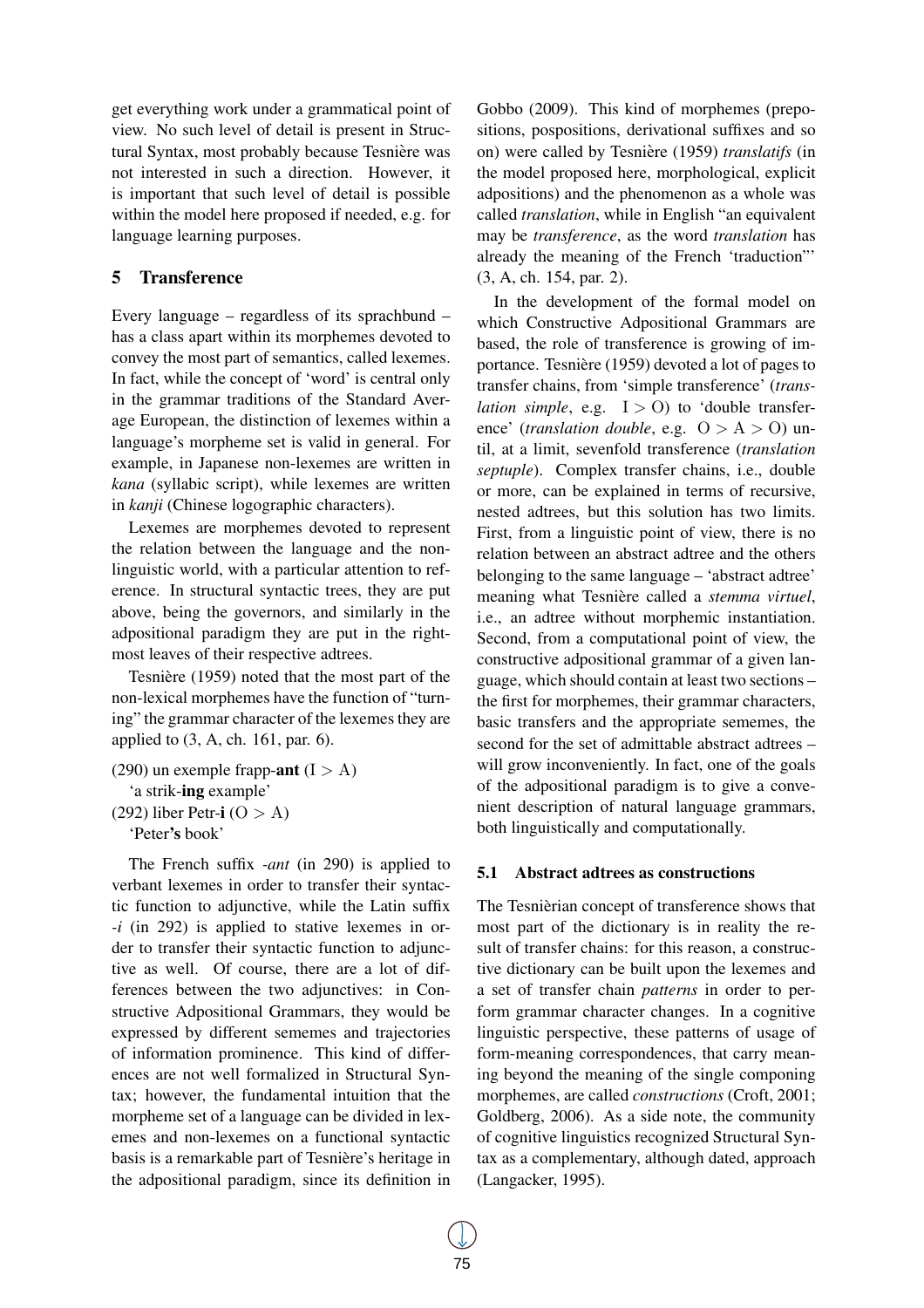After the study of Tesnièrian transference, it seemed more reasonable to see abstract adtrees as constructions instead of describing grammar only in terms of adtrees, so that the relations between constructions are formally represented in terms of adtree transformations, i.e., Tesnièrian transference rendered in formal terms. For example, the active-passive diathesis transference (2, D, ch. 101–102) can be expressed in terms of adtree transformations. Basically, the most primitive construction is the active diathesis, with all valency saturated by the possible actants, then a chain of adtree transformations permits to obtain the desired construction.

- (A) (Carl)<sub>O</sub> (slept in)<sub>I</sub> (the beds)<sub>O</sub>.
- (B) (the beds)<sup>O</sup> (were slept in)<sub>I>I</sub> (by Carl)<sup>O</sup>>O.
- (C)  $(Carl's)_{O>A}$  (sleeping)<sub>I>O</sub>.

Examples A-B-C were annoted with the main grammar characters of the respective adtrees in order to help the reader in the knowledge of the use of transference within the model proposed here. In particular, example A shows an instantiation of the active diathesis construction of the English verbant *to sleep in*, while example B shows the correpondent passive construction. It is worth noticing that two transfers were performed in order to obtain the appropriate form of the verb  $(I > I)$  and of the SLEEPER actant  $(O > O)$ . Moreover, example C is an example of nominalization: the SLEEPER actant was transferred into a saxon genitive construction  $(O > A)$  while the *ing-*construction transferred the verbant into a stative  $(I > 0)$ .

It is possible to write down classes of lexemes following the admittable patterns of adtree transformations. For example, it can be easily tested that the verbants *to sleep in* and *to melt in* belong to different classes of English verbants:

- (D) the ice cube melted in the oven.
- (E) \*the oven was melted in by the ice cube.
- (F) the melting of the ice cube.

Example D is structurally identical to example A; nevertheless, the passive construction obtained by the adtree transformation is ungrammatical (exampleE), while a different adjunctive construction, head by the adposition *of*, is to be preferred to saxon's genitive (example F). A full treatment of adtree transformation would need at least another paper devoted to it, so it is left as a further work.

| <i>English</i>   wh-ere   th-ere   wh-en |      |              |                  | th-en    |
|------------------------------------------|------|--------------|------------------|----------|
| French                                   | où   | 1à           | qu-and           | alors    |
| Latin                                    | u-bi | <i>i</i> -bi | qu-ando $ $ t-um |          |
| German                                   | w-er | $d-a$        | w-ann            | $d$ -ann |

Table 1: Tesnièrian analysis of correlatives

#### 5.2 Second-order transference

Tesnière (1959) introduces the second-order transference (*translation du second degre´*) in order to explain "what the traditional grammar had already implicitly regarded apartly with the name of 'subordination".' (3, D, ch. 239, par. 2). For example, the sentence *Alfred espère qu'il réussira* ('Alfred hopes that he will achieve') is a secondorder transference from the verbant phrase *Alfred reussira ´* ('Alfred will achieve') to the stativized phrase *qu'il réussira* ('that he will achieve'; 3, D, ch. 241, par. 15). This kind of second-order transference is indicated with the symbol:  $\gg$ ; e.g., a verbant-stative second-order transfer will be indicated as such:  $I \gg O$ .

Tesnière (1959) noticed that the *translatifs* – in the model proposed here, adpositions – devoted to second-order transference show a high degree of regularity in many different languages (3, D, ch. 240, par. 6, adapted in Table 1).

In Constructive Adpositional Grammars there is no need of a second-order level because of the expressive power of the mathematics underlying the formal model (see next section 6). What is retained from the Tesnièrian analysis is the observation that correlatives are *double* morphemes, made by a fixed part (e.g., *wh-* in English), that is appended to the governor phrase, and a flexible part (e.g., the English *-ere* for PLACE and *-en* for TIME) that is put in the adtree of the adtree of the subordinate phrase.

#### (H) I know where she goes.

Figure 14 shows the adtree of example H. The adtree of *where she goes* is intact in its inner construction: the relevant fact is that the correlative adposition *wh-ere* transfers the phrase from verbant to the second actant stative  $(I > O_2)$ , from the point of view of the construction of *I know [where she goes]*. As the reader can see, adtrees can represent correlatives without any need of a secondorder level of analysis.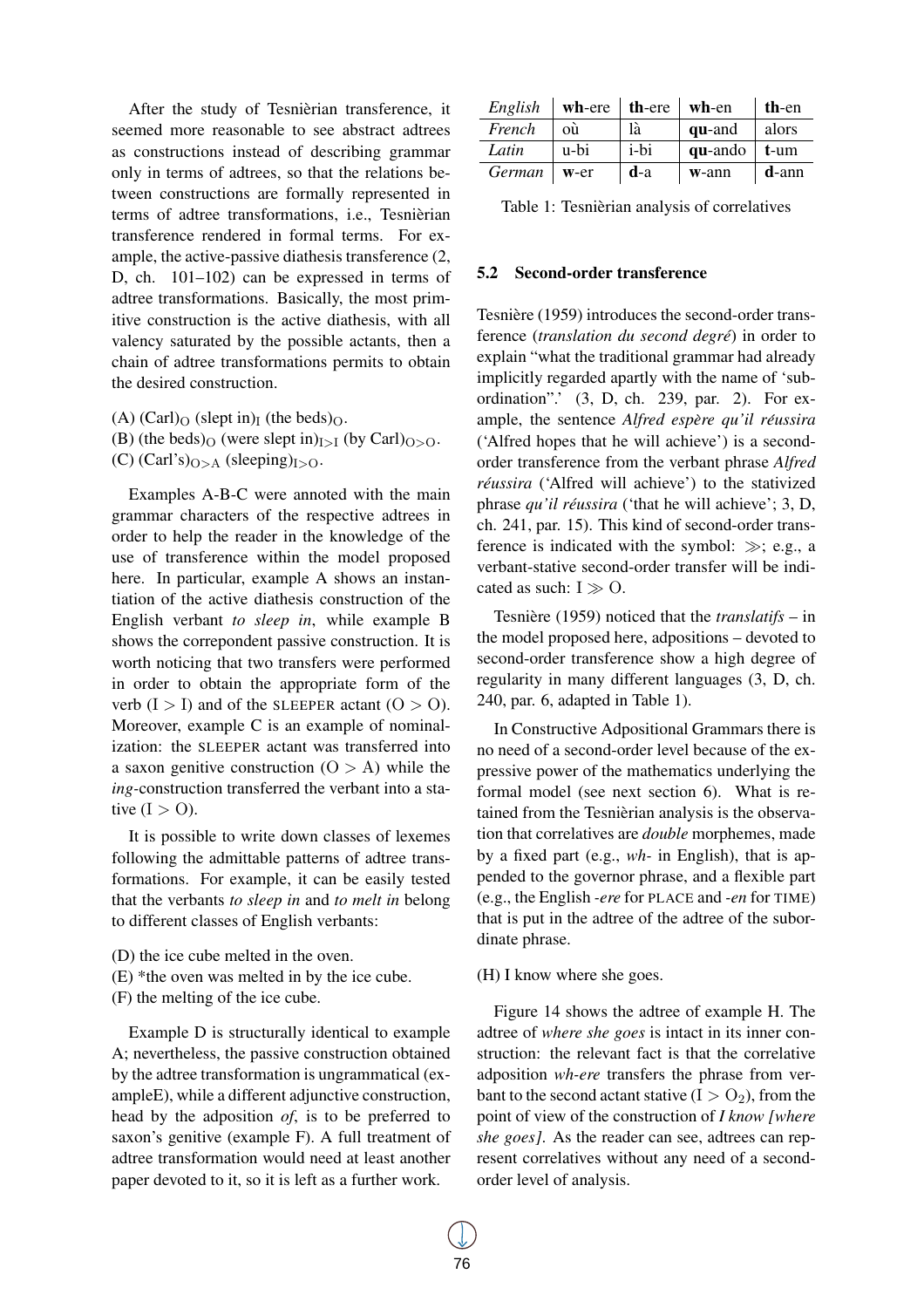

Figure 14: Adtree of example H

#### 6 Sketches of the formal model

Tesnière (1959) asserts that "the use of symbols [grammar characters O,I,E, A, authors' note] in grammar is equivalent to the use of calculus in algebra" (1, A, ch. 33, par. 10). This statement implies that Structural Syntax can be formalised, at least theoretically.

In the fields of mathematical and computational linguistics there are many natural language grammar formalisms currently under investigation. In particular, the constructive adpositional formalism can be put into the realm of the so-called "categorial grammars"—i.e., representations of natural language grammars in terms of categories (Morril, 2007). At the present stage, the formal model is intended as a guiding reference for the development of linguistic concepts (GobboBenini, 2011). In fact, 'constructive' is intended linguistically as pertaining constructions (as already defined) and mathematically as pertaining constructive mathematics, i.e., any formal, mathematical construct used here have a constructive existence. In other words, it is possible to find an algorithm, non necessarily efficient, to construct any entity of the model.

In particular, adtrees and constructions together form a category, called AdTree, in the mathematical sense (MacLane, 1998; Borceux, 1994). A mathematical category is an algebraic structure composed by two classes, the *objects* and the *arrows*; arrows lie between two objects, the *source* or *domain*, and the *target* or *codomain*. Also, a category states that there are distinct arrows, the *identities*, one for every object A and such that the source and the target are A. Moreover, a category is equipped with a partial operation allowing to

compose two arrows whenever one has the domain which is the target of the other one. Composition is required to be associative and identities act as one expects with respect to composition.

Intuitively, there is an arrow  $f$  from  $A$  to  $B$ whenever we can construct the  $B$  tree starting from the  $A$  tree applying the construction  $f$ . We do allow complex constructions obtained by sequentially composing simpler ones; if  $f$  and  $q$  are constructions such that  $f(A) = B$  and  $g(B) = C$ , that is, if  $f$  maps  $A$  into  $B$ , and  $g$  constructs  $C$ from B, then  $g \circ f$  is the construction which maps A into C by doing g after f.

It is possible to observe that, calling  $M$  the free monoid over the alphabet of morphemes of some natural language, i.e., the set of all possible (finite) sequences of morphemes obtained by juxtaposition, the functions mapping the trees in AdTree into the sequences of M comprehend the textual renderings of adpositional trees. If the attention is restricted to *contravariant functors*, i.e., the functions preserving the identical transformation and the reverse composition of adpositional trees, what is obtained is a class of functions which is called *presheaves over* M. Requiring that a presheaf maps the morphemes in the adtree into themselves in the monoid, what is obtained is exactly the lexicalizations of adtrees. In other words, there is a subclass of presheaves which directly corresponds to the texts the adtrees represent and which encodes the transformations that constitute the grammar. It is this space of presheaves which is generally understood as the subject of linguistics. Moreover, considering *endofunctors* on AdTree, i.e., functions mapping each adtree into another adtree, and each construction into another one such that they preserve identities and composition, it easily follows that each linguistic transformation, e.g., the mapping of active to passive diathesis, is an endofunctor. In turn, an endofunctor can be represented as an arrow between presheaves, thus showing that the mathematical model of the presheaves space is rich enough to represent and to reason about the foundational elements of Constructive Adpositional Grammars.

As a side effect of this intended model of interpretation, it follows that whatever construction over adtrees which is built by combinatorially composing the fundamental constructions, is an arrow. Lifting the structure of the AdTree category into the spaces of presheaves, which is a cat